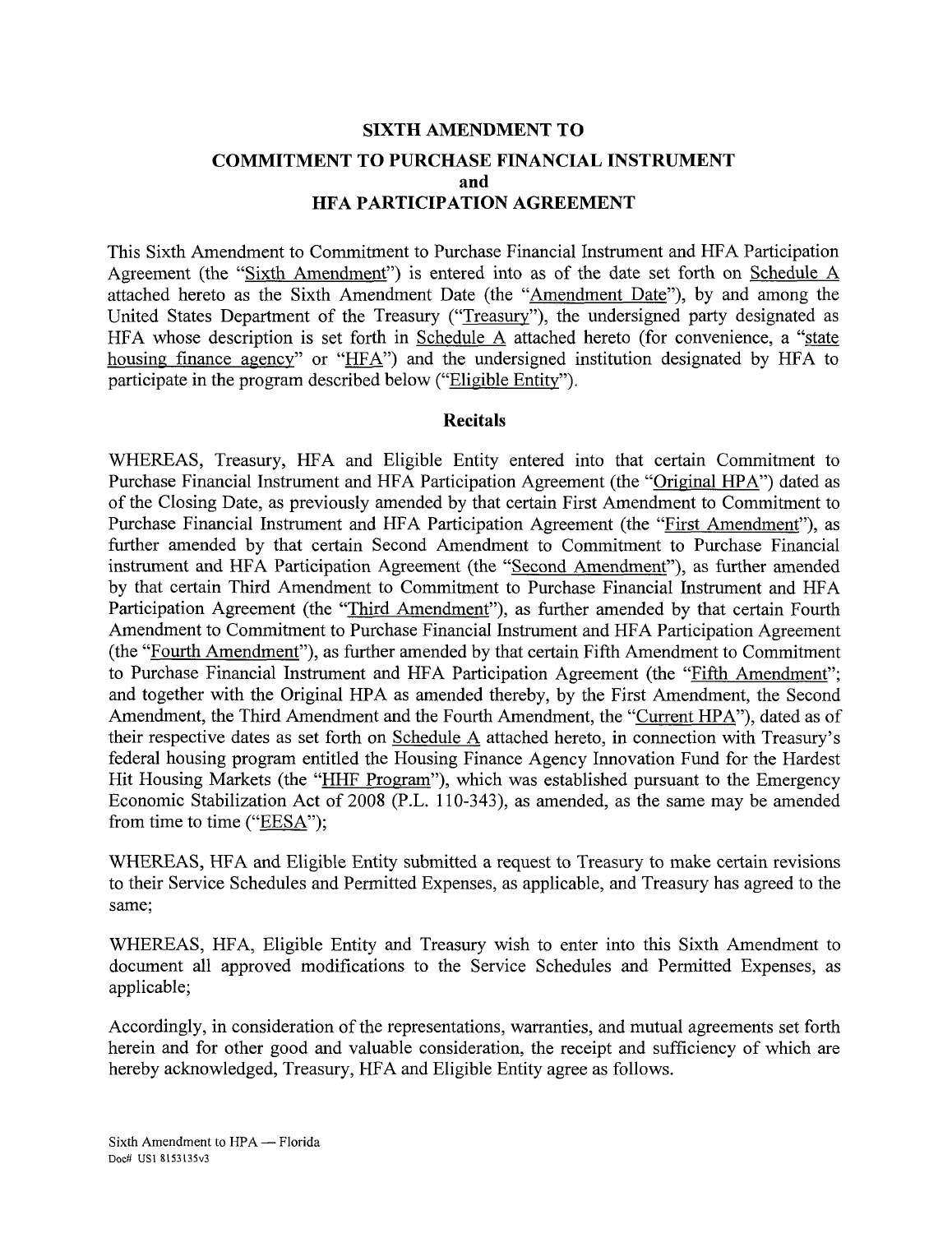# **Agreement**

#### 1. **Amendments**

A. Definitions. All references in the Current HPA to the "Agreement" shall mean the Current HPA, as further amended by this Sixth Amendment; and all references in the Current HPA to Schedules A, B or C shall mean the Schedules A, B or C attached to this Sixth Amendment. All references herein to the "HPA" shall mean the Current HPA, as further amended by this Sixth Amendment.

B. Schedule A. Schedule A attached to the Current HPA is hereby deleted in its entirety and replaced with Schedule A attached to this Sixth Amendment.

C. Schedule B. Schedule B attached to the Current HPA is hereby deleted in its entirety and replaced with Schedule B attached to this Sixth Amendment.

D. Schedule C. Schedule C attached to the Current HPA is hereby deleted in its entirety and replaced with Schedule C attached to this Sixth Amendment.

#### $2.$ **Representations, Warranties and Covenants**

A. HFA and Eligible Entity. HFA and Eligible Entity, each for itself, make the following representations, warranties and covenants to Treasury and the truth and accuracy of such representations and warranties and compliance with and performance of such covenants are continuing obligations of HFA and Eligible Entity, each as to itself. In the event that any of the representations or warranties made herein cease to be true and correct or HFA or Eligible Entity breaches any of its covenants made herein, HFA or Eligible Entity, as the case may be, agrees to notify Treasury immediately and the same shall constitute an Event of Default under the HPA.

(1) HFA and Eligible Entity each hereby certifies, represents and warrants as of the date hereof that each of the representations and warranties of HFA or Eligible Entity, as applicable, contained in the HPA are true, correct, accurate and complete in all material respects as of the date hereof. All covenants of HFA or Eligible Entity, as applicable, contained in the HPA shall remain in full force and effect and neither HFA, nor Eligible Entity is in breach of any such covenant.

(2) Eligible Entity has the full corporate power and authority to enter into, execute, and deliver this Sixth Amendment and any other closing documentation delivered to Treasury in connection with this Sixth Amendment, and to perform its obligations hereunder and thereunder.

(3) HFA has the full legal power and authority to enter into, execute, and deliver this Sixth Amendment and any other closing documentation delivered to Treasury in connection with this Sixth Amendment, and to perform its obligations hereunder and thereunder.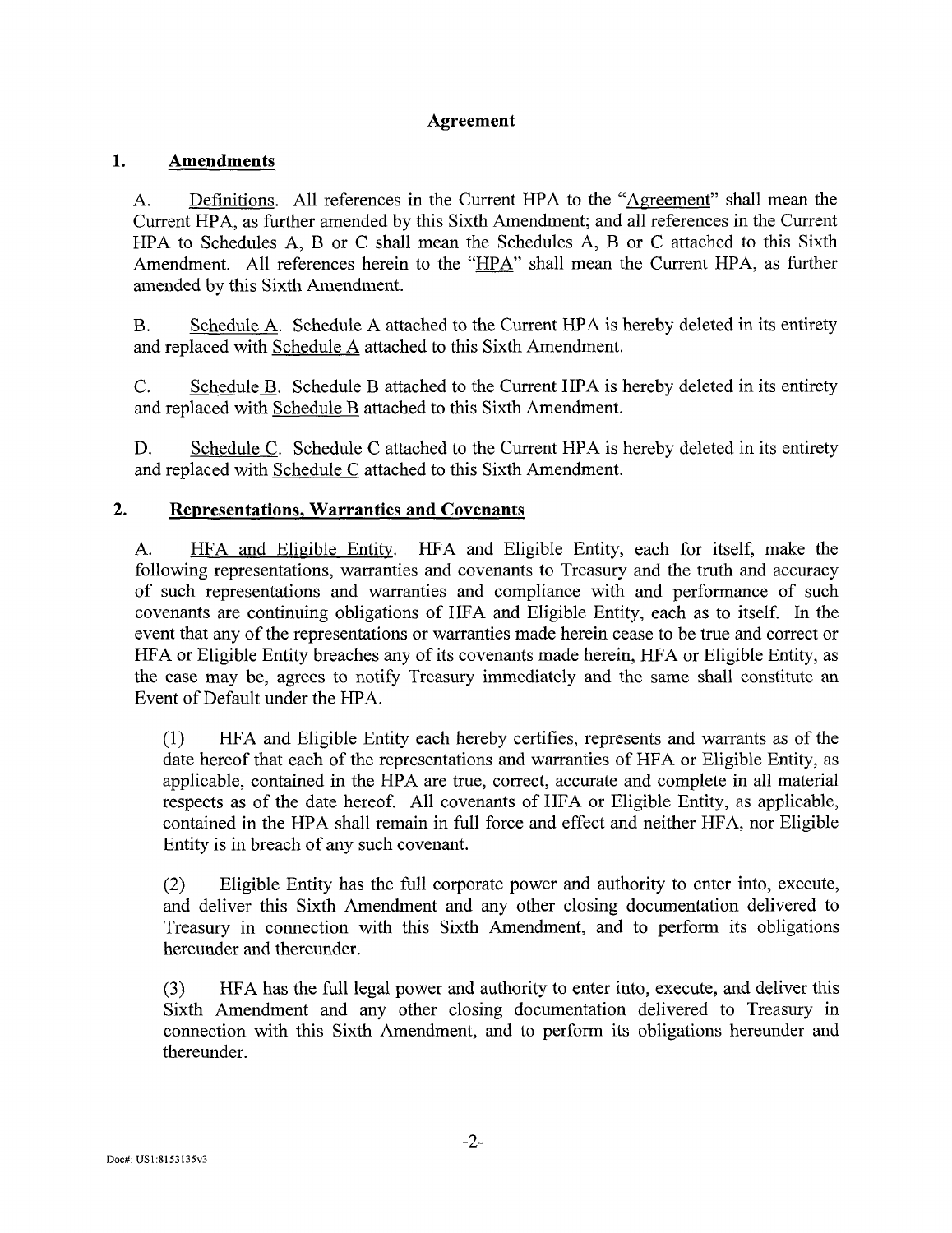# **3. Miscellaneous**

A. The recitals set forth at the beginning of this Sixth Amendment are true and accurate and are incorporated herein by this reference.

B. Capitalized terms used but not defined herein shall have the meanings ascribed to them in the HPA.

C. Any provision of the HPA that is determined to be prohibited or unenforceable in any jurisdiction shall, as to such jurisdiction, be ineffective to the extent of such prohibition or unenforceability without invalidating the remaining provisions of the HPA, and no such prohibition or unenforceability in any jurisdiction shall invalidate such provision in any other jurisdiction.

D. This Sixth Amendment may be executed in two or more counterparts (and by different parties on separate counterparts), each of which shall be deemed an original, but all of which together shall constitute one and the same instrument. Facsimile or electronic copies of this Sixth Amendment shall be treated as originals for all purposes.

# [SIGNATURE PAGE FOLLOWS; REMAINDER OF PAGE INTENTIONALLY LEFT BLANK]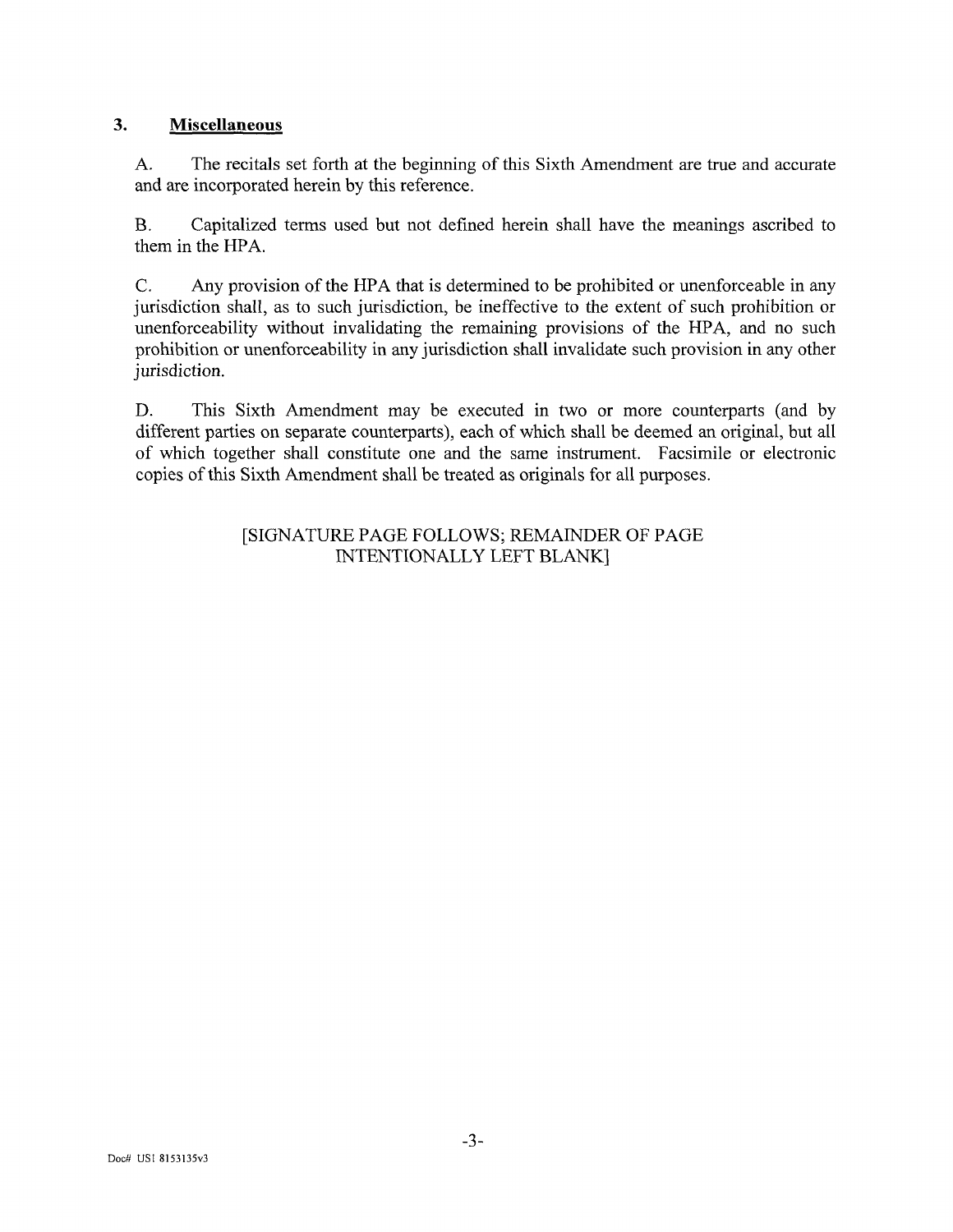**In Witness Whereof,** HFA, Eligible Entity and Treasury by their duly authorized officials hereby execute and deliver this Sixth Amendment to Commitment to Purchase Financial Instrument and HFA Participation Agreement as of the Amendment Date.

### **HFA:** TREASURY:

FLORIDA HOUSING FINANCE **CORPORATION** 

UNITED STATES DEPARTMENT OF THE TREASURY

By: /s/ Stephen P. Auger Name: Stephen P. Auger Title: Executive Director By:

Name: Timothy G. Massad Title: Assistant Secretary for Financial Stability

#### **ELIGIBLE ENTITY:**

FLORIDA HOUSING FINANCE **CORPORATION** 

By: /s/ Stephen P. Auger Name: Stephen P. Auger Title: Executive Director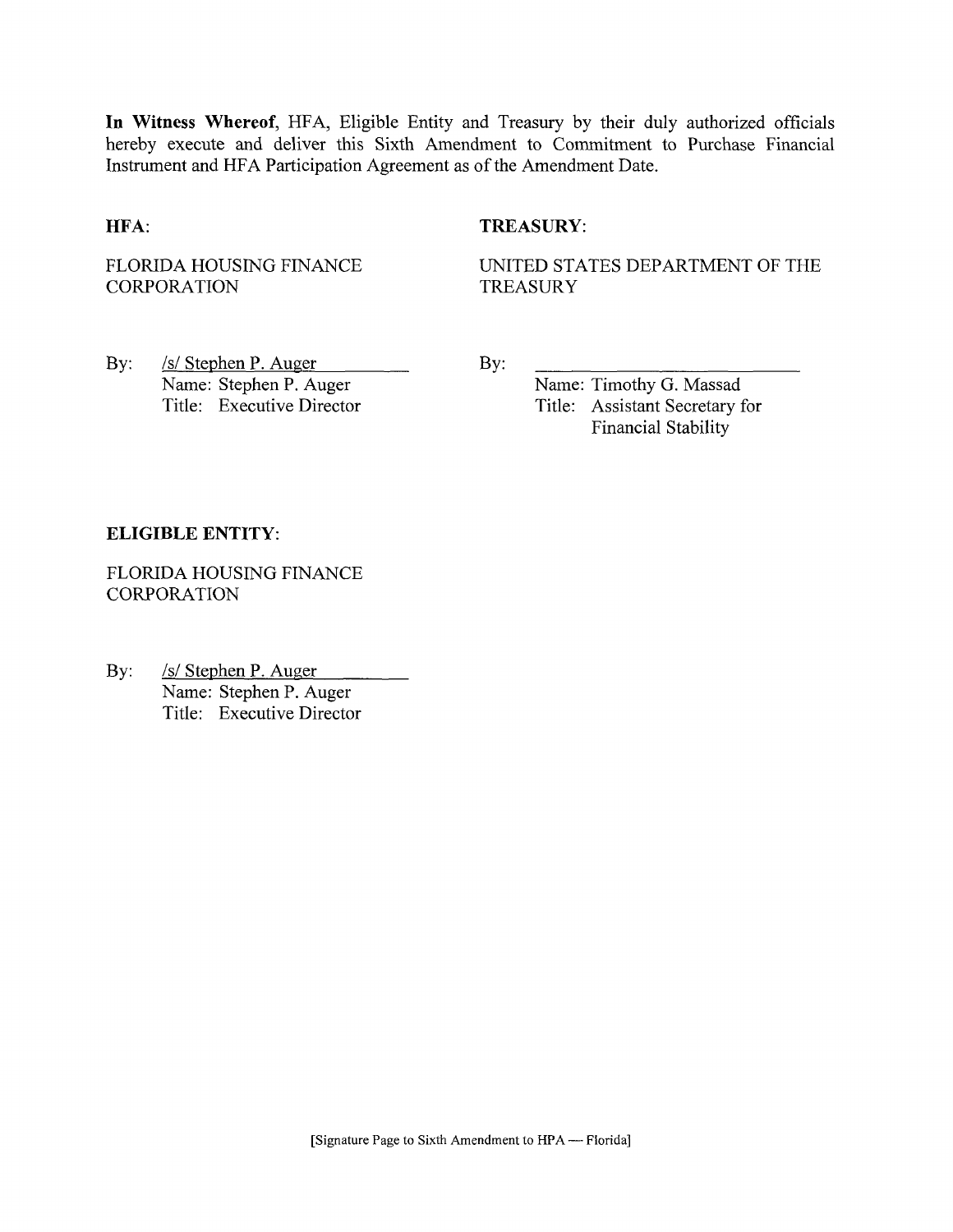**In Witness Whereof,** HFA, Eligible Entity and Treasury by their duly authorized officials hereby execute and deliver this Sixth Amendment to Commitment to Purchase Financial Instrument and HFA Participation Agreement as of the Amendment Date.

#### **HFA:** TREASURY:

FLORIDA HOUSING FINANCE CORPORATION

UNITED STATES DEPARTMENT OF THE TREASURY

By:  $\frac{\int U \cdot \mu \cdot \mu \cdot \mu}{\lim_{x \to 0^+} \frac{\int U \cdot \mu \cdot \mu \cdot \mu}{\lim_{x \to 0^+} \frac{\int U \cdot \mu \cdot \mu \cdot \mu}{\mu \cdot \mu \cdot \mu}}$ Name: Timothy G. Massad Title: Assistant Secretary for Financial Stability

#### **ELIGIBLE ENTITY:**

Name: Title:

FLORIDA HOUSING FINANCE CORPORATION

By:

Name: Title: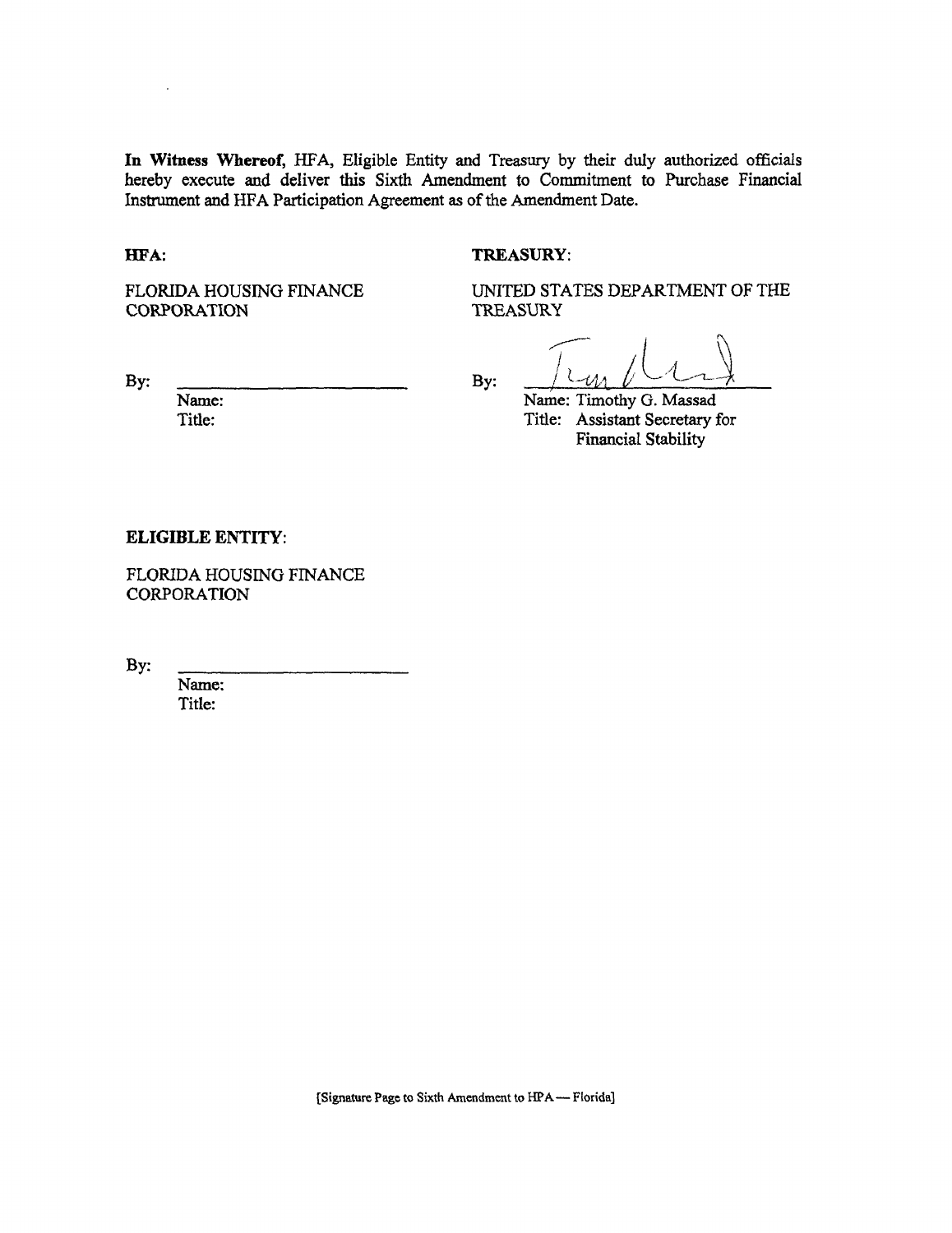# **EXHIBITS AND SCHEDULES**

Schedule A Basic Information<br>Schedule B Service Schedules

Schedule B Service Schedules<br>Schedule C Permitted Expense

Permitted Expenses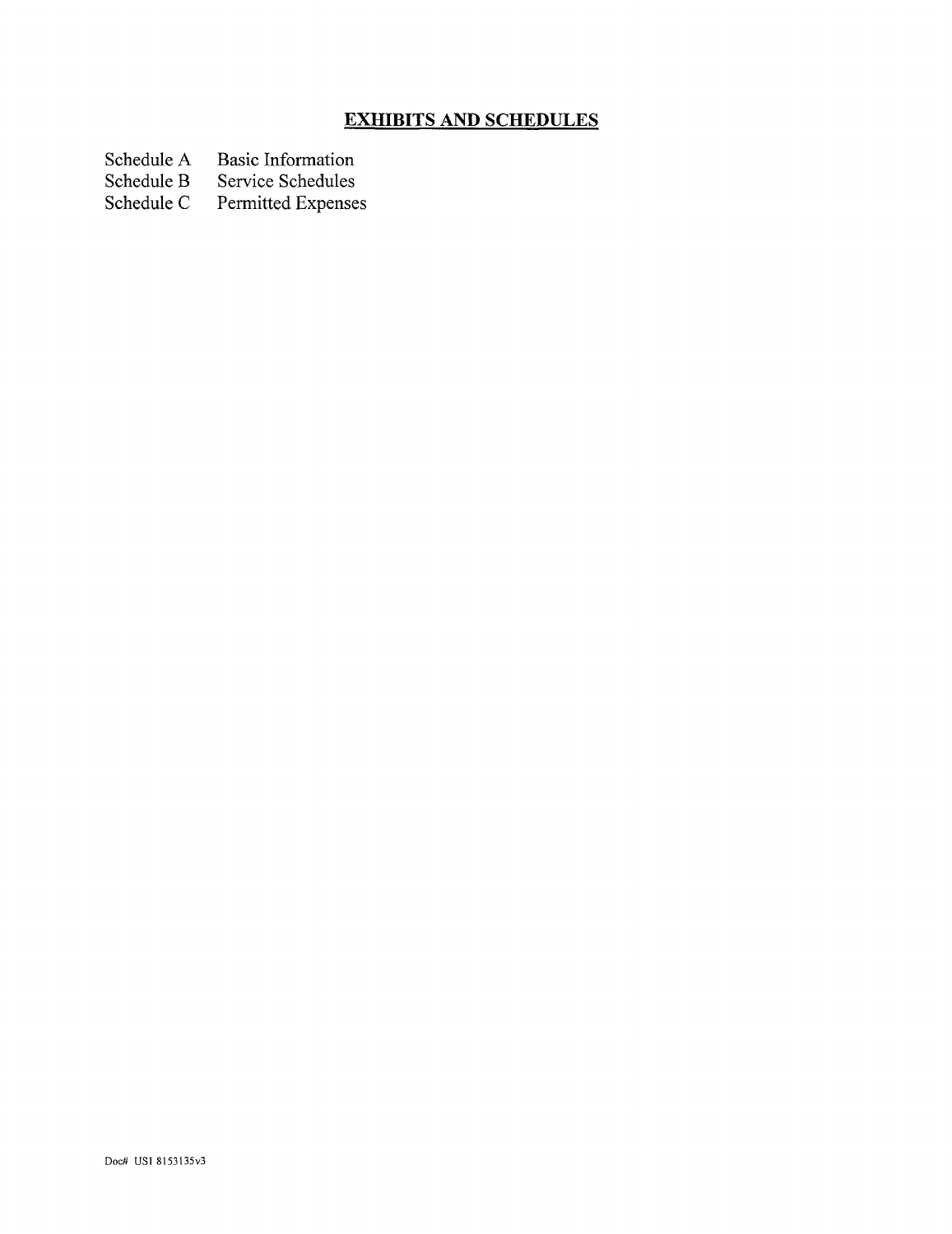# **SCHEDULE A**

#### **BASIC INFORMATION**

| Eligible Entity Information:            |                                                                                                                                                                                                           |
|-----------------------------------------|-----------------------------------------------------------------------------------------------------------------------------------------------------------------------------------------------------------|
| Name of the Eligible Entity:            | Florida Housing Finance Corporation <sup>1</sup>                                                                                                                                                          |
| Corporate or other organizational form: | a public corporation and a public body<br>corporate and politic, established and<br>existing under the Florida Housing Finance<br>Corporation Act, as amended, Chapter 420,<br>Part V, Florida Statutes.  |
| Jurisdiction of organization:           | Florida                                                                                                                                                                                                   |
| Notice Information:                     |                                                                                                                                                                                                           |
| HFA Information:<br>Name of HFA:        | Florida Housing Finance Corporation <sup>1</sup>                                                                                                                                                          |
| Organizational form:                    | a public corporation and a public body<br>corporate and politic, established and<br>existing under the Florida Housing Finance<br>Corporation Act, as amended, Chapter<br>420m, Part V, Florida Statutes. |
| Date of Application:                    | April 16, 2010                                                                                                                                                                                            |
| Date of Action Plan:                    | September 1, 2010                                                                                                                                                                                         |
| Notice Information:                     | Same as notice information for Eligible<br>Entity.                                                                                                                                                        |

<sup>&</sup>lt;sup>1</sup> References in the Agreement to the term "HFA" shall mean the Florida Housing Finance Corporation, in its capacity as HFA as such term is used in the Agreement; and references in the Agreement to the term "Eligible Entity" shall mean the Florida Housing Finance Corporation, in its capacity as Eligible Entity as such term is used in the Agreement.

Notwithstanding anything to the contrary in the Agreement, (A) for purposes of Section 4(G) thereof, annual audited financial statements shall be due no later than one hundred eighty (180) day's after the end of Florida Housing Finance Corporation's fiscal year, and (B) for purposes of Section 7 thereof, the powers and authority of Florida Housing Finance Corporation shall be governed by and construed in accordance with the laws of the State of Florida.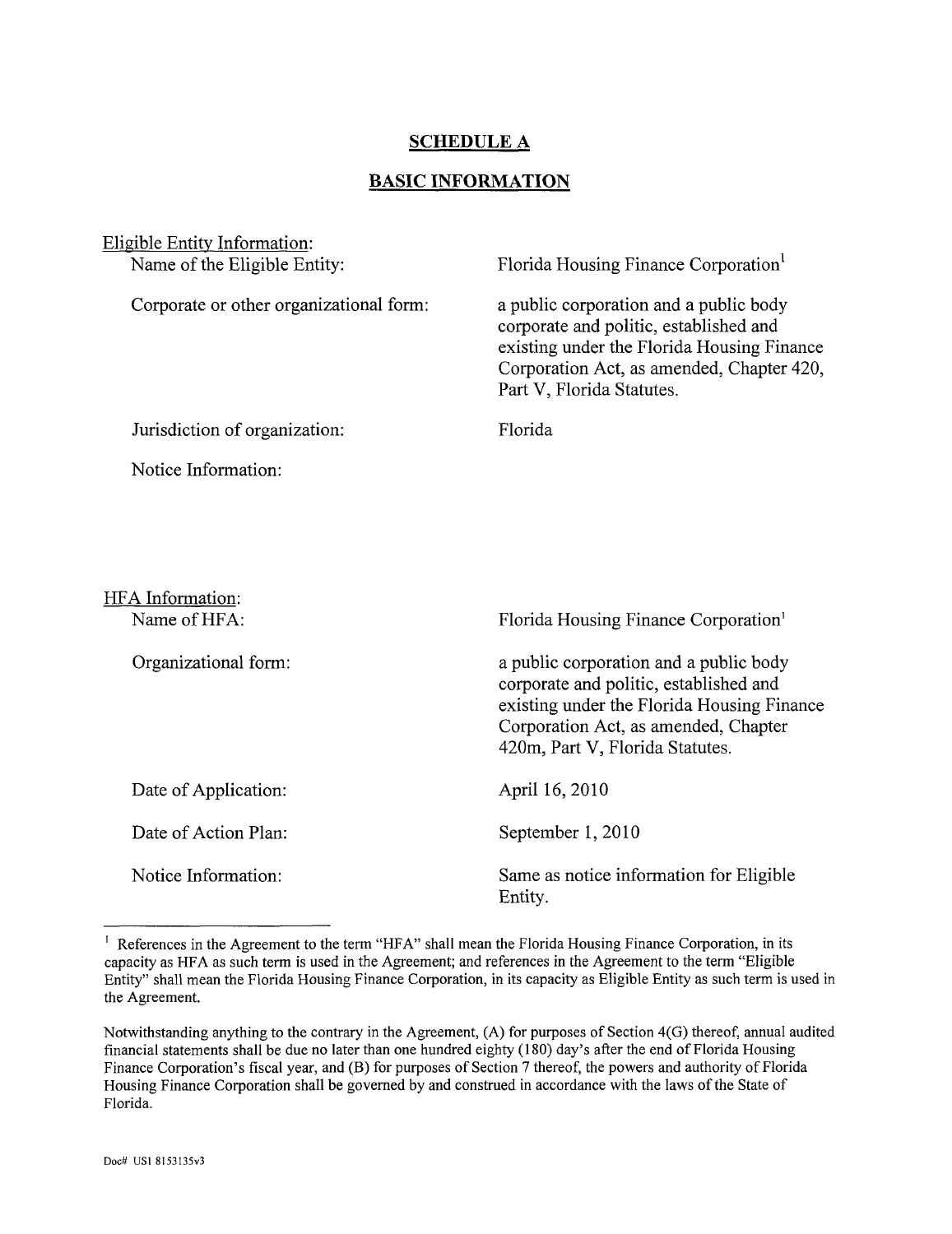| Program Participation Cap:                                                   | \$1,057,839,136.00                                                                                                                                        |
|------------------------------------------------------------------------------|-----------------------------------------------------------------------------------------------------------------------------------------------------------|
| Portion of Program Participation Cap<br>Representing Original HHF Funds:     | \$418,000,000.00                                                                                                                                          |
| Portion of Program Participation Cap<br>Representing Unemployment HHF Funds: | \$238,864,755.00                                                                                                                                          |
| Permitted Expenses:                                                          | \$105,431,750.00                                                                                                                                          |
| Closing Date:                                                                | June 23, 2010                                                                                                                                             |
| <b>First Amendment Date:</b>                                                 | September 23, 2010                                                                                                                                        |
| <b>Second Amendment Date:</b>                                                | September 29, 2010                                                                                                                                        |
| Third Amendment Date:                                                        | December 16, 2010                                                                                                                                         |
| Fourth Amendment Date:                                                       | March 31, 2011                                                                                                                                            |
| <b>Fifth Amendment Date:</b>                                                 | May 30, 2012                                                                                                                                              |
| <b>Sixth Amendment Date:</b>                                                 | September 28, 2012                                                                                                                                        |
| <b>Eligible Entity Depository Account Information:</b>                       | See account information set forth in the<br>Depository Account Control Agreement<br>between Treasury and Eligible<br>Entity<br>regarding the HHF Program. |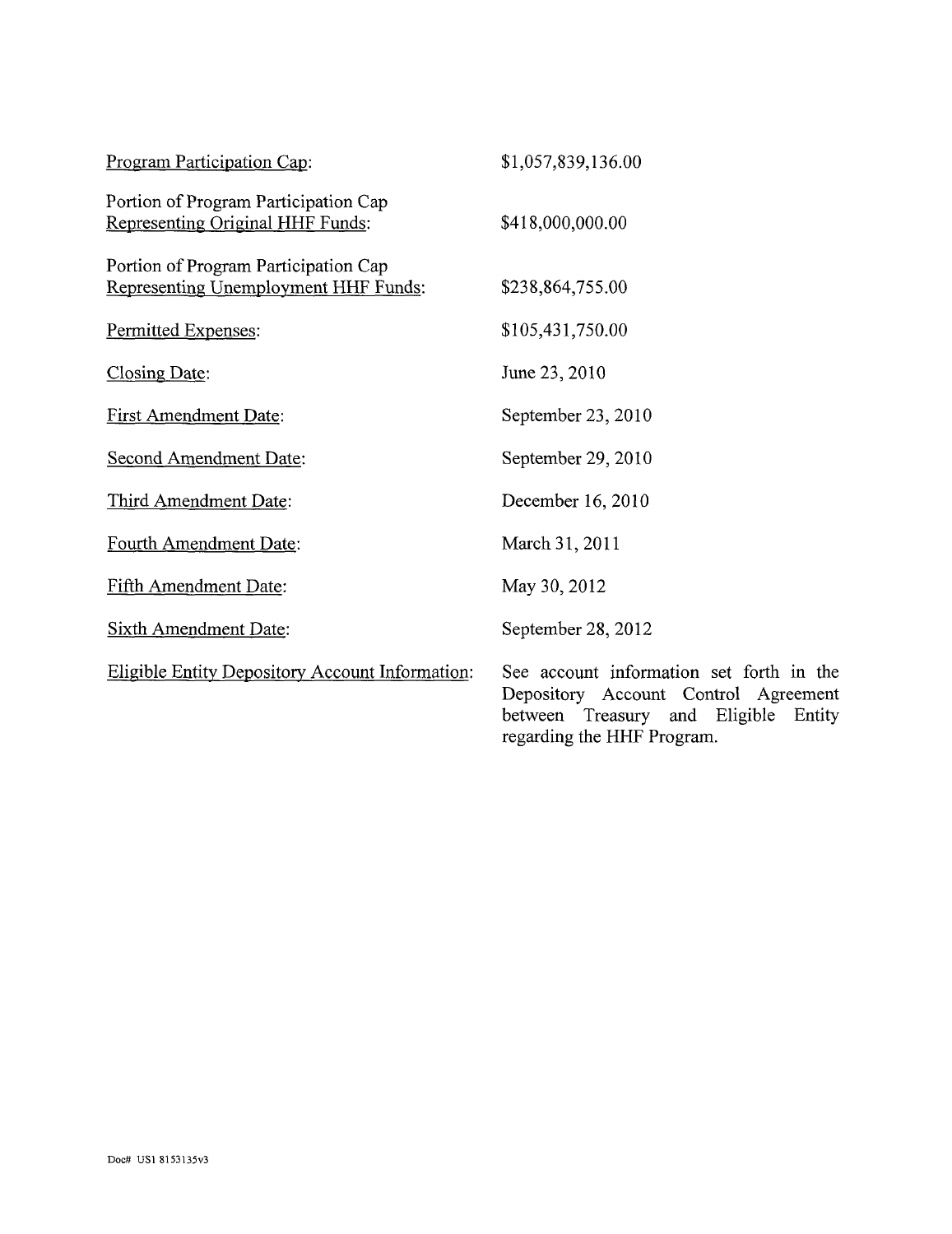#### SCHEDULE B

# SERVICE SCHEDULES

The Service Schedules attached as Schedule B to the Current HPA are hereby deleted in their entirety and replaced with the attached Service Schedules (numbered sequentially as Service Schedule B-1, Service Schedule B-2, et. seq.), which collectively comprise Schedule B to the HPA.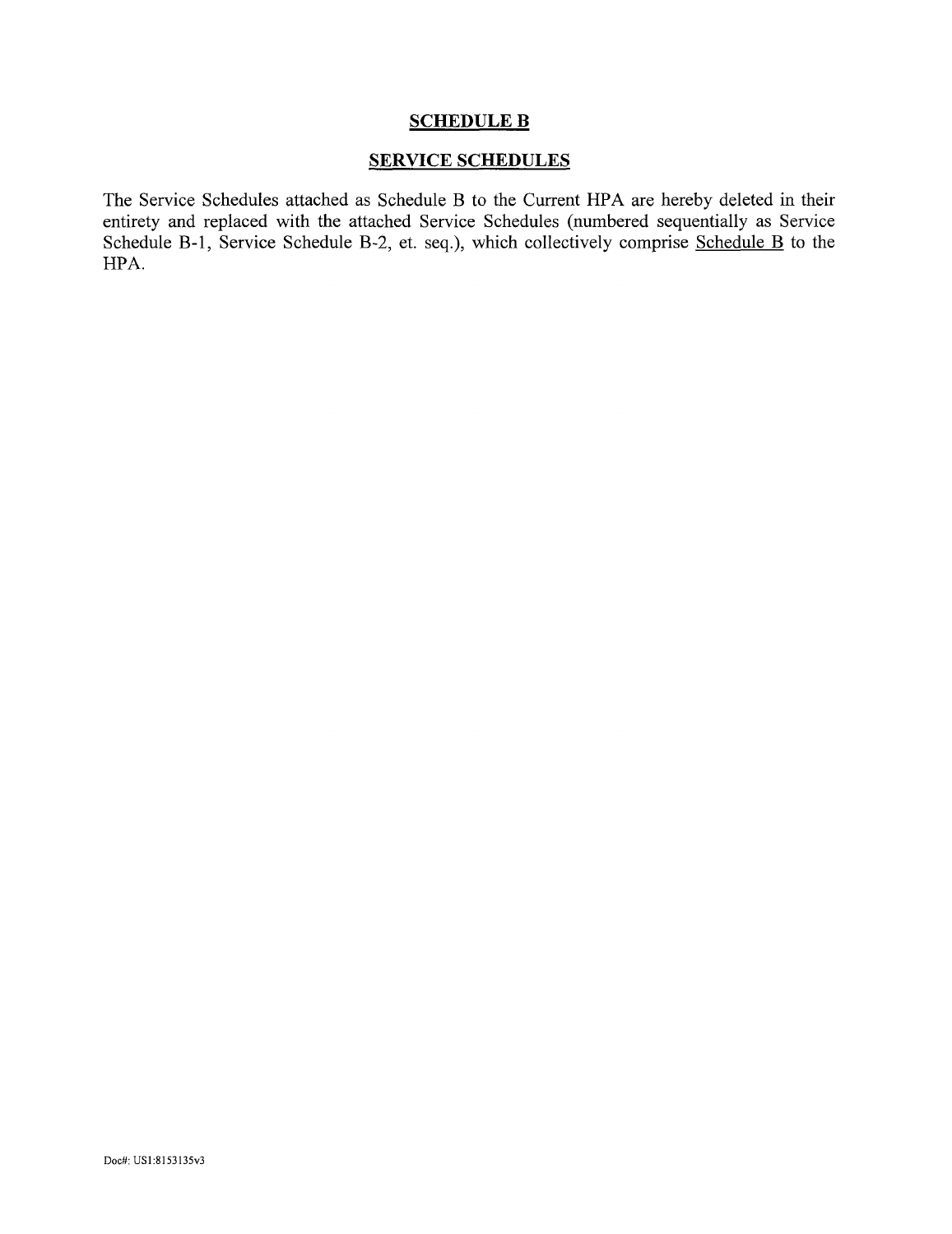# **SERVICE SCHEDULE B-l**

# **Florida Hardest Hit Fund Unemployment Mortgage Assistance Program Summary Guidelines**

| 1. | <b>Program Overview</b>     | The Unemployment Mortgage Assistance Program (UMAP)                  |  |
|----|-----------------------------|----------------------------------------------------------------------|--|
|    |                             | focuses on the creation of a sustainable solution to keep Florida    |  |
|    |                             | unemployed or substantially underemployed homeowners in their        |  |
|    |                             | current homes by helping those who are struggling to make their      |  |
|    |                             |                                                                      |  |
|    |                             | current mortgage payments because of hardships sustained since       |  |
|    |                             | purchasing the home. Florida Housing will use HHF Program            |  |
|    |                             | funds to pay up to 12 months' of mortgage payments on behalf of      |  |
|    |                             | a qualified homeowner based on the criteria and requirements of      |  |
|    |                             | each servicer. HHF Program funds will be used to pay, directly to    |  |
|    |                             | the first mortgage loan servicer, the monthly mortgage payment       |  |
|    |                             | (principal and interest plus any required escrow payments, such as   |  |
|    |                             | taxes and insurance) required under the first mortgage loan. This    |  |
|    |                             | will provide a reasonable period of time for homeowners to           |  |
|    |                             | become re-employed at a salary that is sufficient for them to        |  |
|    |                             | either resume making full mortgage payments or qualify for a         |  |
|    |                             | mortgage modification that will lower the payments and terms of      |  |
|    |                             | the mortgage to an affordable level.                                 |  |
| 2. | <b>Program Goals</b>        | Preserving homeownership.                                            |  |
|    |                             | Protecting home values.                                              |  |
| 3. | <b>Target Population/</b>   | To determine geographic targeting for HHF Program funding,           |  |
|    | Areas                       | Florida Housing carried out an analysis of data, relying on data     |  |
|    |                             | similar to that used by Treasury to allocate funding, to determine   |  |
|    |                             | the hardest hit areas of the state. Florida Housing evaluated three  |  |
|    |                             | measures across all 67 Florida counties – housing price decline      |  |
|    |                             | from peak prices, unemployment rate and seriously delinquent         |  |
|    |                             | mortgage loans – and then combined ratios for each to create an      |  |
|    |                             | allocation methodology that will guide how funding is                |  |
|    |                             | geographically targeted. The majority of the HHF funds will be       |  |
|    |                             | allocated to those counties that were determined to be hardest hit,  |  |
|    |                             | although there will be funds available to all 67 counties.           |  |
| 4. | <b>Program Allocation</b>   | \$544,232,792.00                                                     |  |
|    | (Excluding                  |                                                                      |  |
|    | <b>Administrative</b>       |                                                                      |  |
|    | <b>Expenses</b> )           |                                                                      |  |
| 5. | <b>Borrower Eligibility</b> | Borrowers must be legal US citizens or lawful permanent<br>$\bullet$ |  |
|    | Criteria                    | residents.                                                           |  |
|    |                             |                                                                      |  |
|    |                             | At least one borrower must be able to document that he or she<br>٠   |  |
|    |                             | is unemployed or substantially underemployed and must                |  |
|    |                             | provide a financial hardship affidavit. A borrower and/or co-        |  |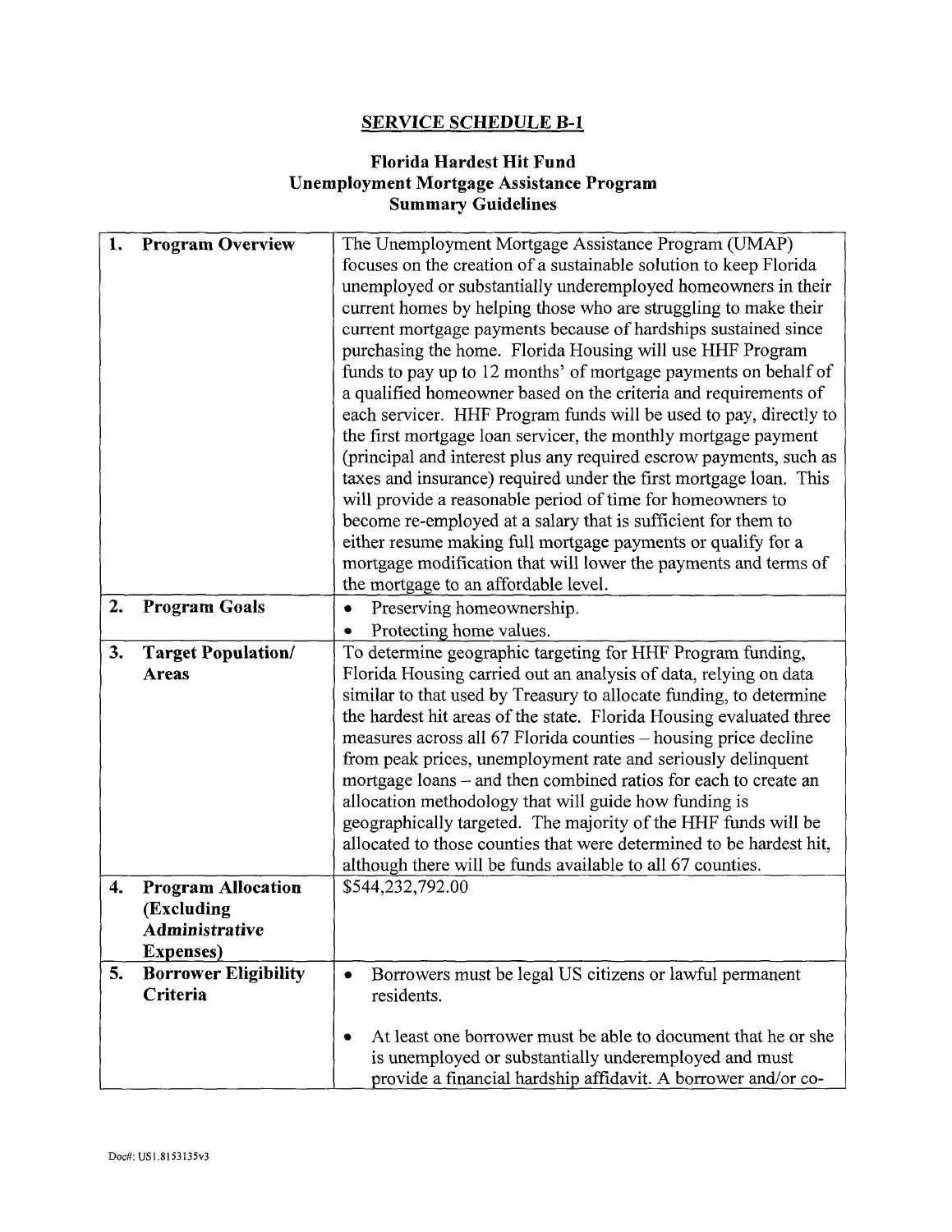|                                                    | borrower who suffers a hardship that has resulted in a loss of<br>income of at least 10% will be considered "substantially<br>underemployed".                                                                                                                                                                                                                                                                                                                                                                                                                                                                                                                                                                                                                                                                  |
|----------------------------------------------------|----------------------------------------------------------------------------------------------------------------------------------------------------------------------------------------------------------------------------------------------------------------------------------------------------------------------------------------------------------------------------------------------------------------------------------------------------------------------------------------------------------------------------------------------------------------------------------------------------------------------------------------------------------------------------------------------------------------------------------------------------------------------------------------------------------------|
|                                                    | The maximum household income level for participation will<br>be 140% of the Area Median Income (AMI).                                                                                                                                                                                                                                                                                                                                                                                                                                                                                                                                                                                                                                                                                                          |
|                                                    | The total housing expense (PITIA) must exceed 31% of the<br>total gross income of the household.                                                                                                                                                                                                                                                                                                                                                                                                                                                                                                                                                                                                                                                                                                               |
|                                                    | Borrowers who have unencumbered liquid assets or cash<br>reserves (not including retirement or qualified education<br>plans) equal to or exceeding three times the total monthly<br>mortgage payment (including tax and insurance payments) or<br>\$5,000, whichever is greater, must first use those assets above<br>such amount towards mortgage payments before being<br>eligible for HHF Program funds.                                                                                                                                                                                                                                                                                                                                                                                                    |
| 6.<br>Property/Loan<br><b>Eligibility Criteria</b> | The property must be a single family home, a condominium<br>$\bullet$<br>unit, a townhome, a manufactured or mobile home on<br>foundation permanently affixed to real estate owned by the<br>borrower, or a 2-4 family dwelling unit of which one unit is<br>occupied by the mortgagor as their principal residence.<br>The property must be the borrower's principal residence, be<br>located in Florida, and not be abandoned, vacant or<br>condemned.<br>The outstanding principal balance of the first mortgage must<br>be \$400,000 or less at the time of application, regardless of<br>number of dwelling units.                                                                                                                                                                                        |
| 7.<br><b>Program Exclusions</b>                    | Applicants who have voluntarily left work without good cause<br>٠<br>attributable to their employing unit or have been discharged<br>by the employing unit for misconduct connected with their<br>work, based on a finding by the Department of Economic<br>Opportunity.<br>Applicants with bankruptcies that have not been discharged or<br>dismissed.<br>The borrower may not have an ownership interest in more<br>than one property other than their primary residence.<br>The servicer is not required to accept mortgage assistance<br>payments if a notice of trustee/sheriff sale has been recorded<br>and the trustee/sheriff sale is scheduled less than seven days<br>from date the servicer is notified of borrower approval by the<br>HFA.<br>Condominium units where financial reporting for the |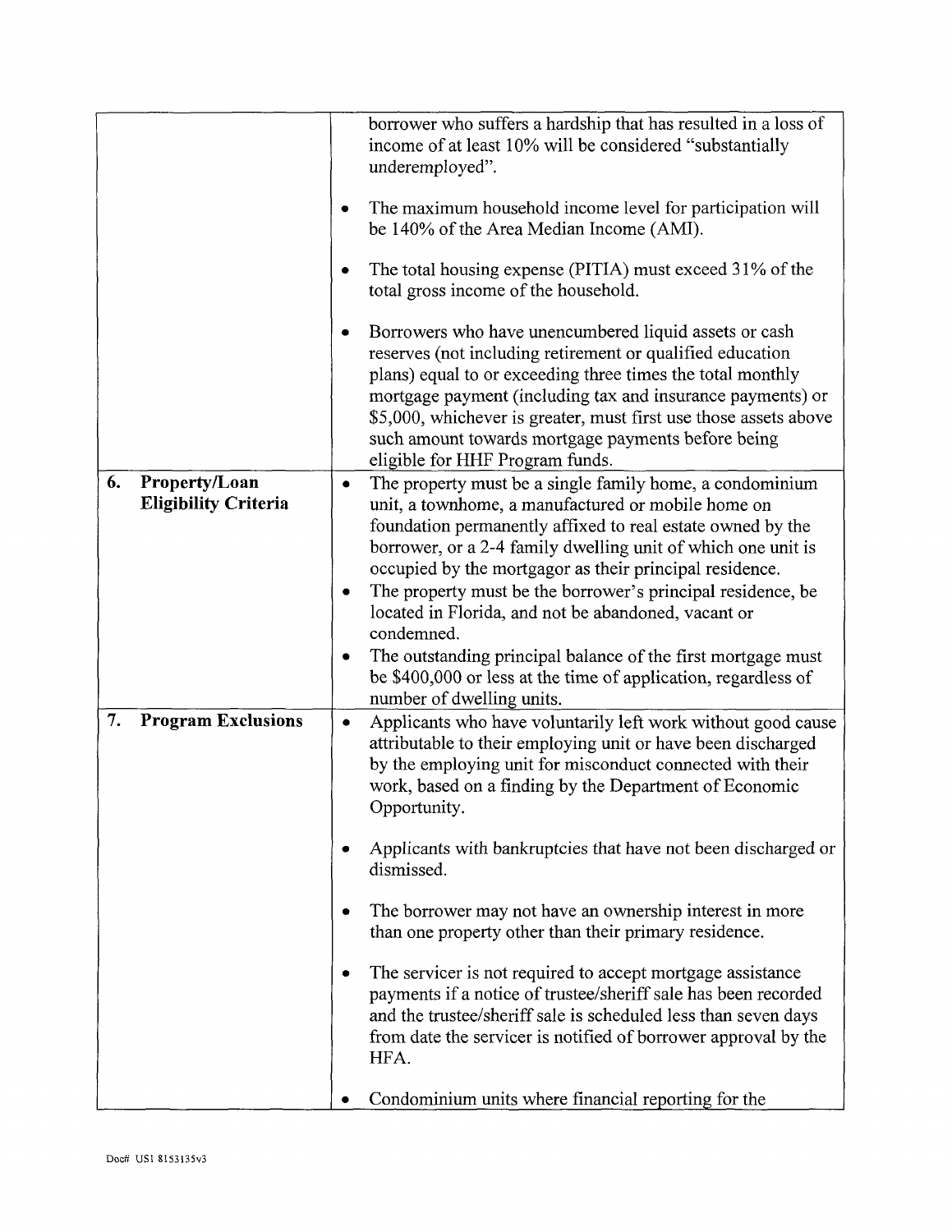|    |                             | condominium association, pursuant to s. 718.111(13), F.S.,                                                                       |
|----|-----------------------------|----------------------------------------------------------------------------------------------------------------------------------|
|    |                             | for the most recent two years are not provided by the                                                                            |
|    |                             | Applicant.                                                                                                                       |
| 8. | <b>Structure of</b>         | HHF Program funds under UMAP will be made available to                                                                           |
|    | Assistance                  | homeowners in the form of a zero-percent interest, non-recourse,                                                                 |
|    |                             | forgivable loan. This loan will be evidenced by a note and                                                                       |
|    |                             | mortgage in favor of Florida Housing. The HHF loan is                                                                            |
|    |                             | forgivable and will be for a period of 5.5 years. The first 20% of                                                               |
|    |                             | the loan will be forgiven eighteen months after the loan closing.                                                                |
|    |                             | The remainder of the loan will be forgiven 20% per year annually                                                                 |
|    |                             | thereafter.                                                                                                                      |
|    |                             | If the homeowner sells the home during any part of the loan term,                                                                |
|    |                             | the remaining principal balance will be due to Florida Housing in                                                                |
|    |                             | the event there are sufficient equity proceeds from the sale. If                                                                 |
|    |                             | there is not enough equity in the home to repay the entire amount                                                                |
|    |                             | due, Florida Housing will forgive the excess portion or all of the                                                               |
|    |                             | remaining principal balance so as to not create additional                                                                       |
|    |                             | hardships on the seller at closing. Any loans repaid will be                                                                     |
|    |                             | returned to the program and used to provide assistance to                                                                        |
|    |                             | additional homeowners for the duration of the program up to<br>December 31, 2017. After December 31, 2017, all funds             |
|    |                             | remaining or received shall be returned to Treasury.                                                                             |
| 9. | <b>Per Household</b>        | Estimated Median Amount Mortgage Payments - \$12,000                                                                             |
|    | Assistance                  | Maximum Amount - \$24,000                                                                                                        |
|    |                             |                                                                                                                                  |
|    |                             | Borrowers who have previously received HHF assistance and                                                                        |
|    |                             | were not involuntarily terminated and borrowers who are                                                                          |
|    |                             | currently receiving HHF assistance and remain in good standing                                                                   |
|    |                             | are eligible for the additional assistance being offered under the<br>changes to UMAP and the Mortgage Loan Reinstatement        |
|    |                             | Program (MLRP), but only to the extent that the total of the HHF                                                                 |
|    |                             | assistance received does not exceed the following limits:                                                                        |
|    |                             | $UMAP - 12$ months or \$24,000, whichever comes first                                                                            |
|    |                             | MLRP with UMAP $-$ maximum of \$18,000 towards                                                                                   |
|    |                             | reinstatement                                                                                                                    |
|    |                             | MLRP only – maximum of \$25,000 towards reinstatement                                                                            |
|    | 10. Duration of Assistance  | The homeowner can receive up to 12 months' of monthly                                                                            |
|    |                             | mortgage payments from Florida Housing.                                                                                          |
|    | 11. Estimated Number of     | Florida Housing anticipates that this strategy will be able to serve<br>approximately 45,000 homeowners over a five year period. |
|    | Participating<br>Households |                                                                                                                                  |
|    | 12. Program Inception/      | Florida Housing anticipates implementing these changes by                                                                        |
|    | <b>Duration</b>             | October 1, 2012. It is anticipated that this strategy will last for up                                                           |
|    |                             | to 5 years.                                                                                                                      |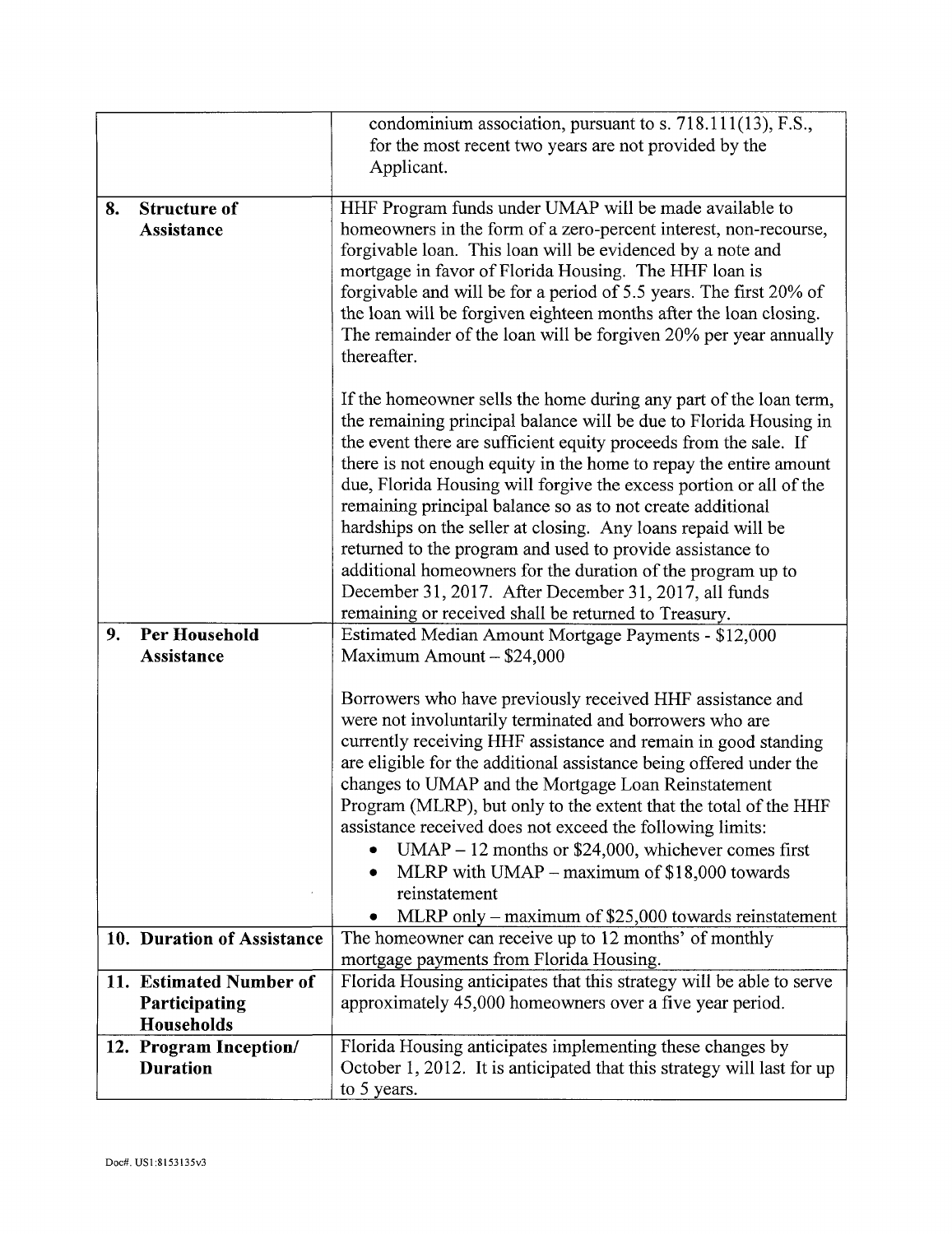| 13. Program Interactions | UMAP will interact with MLRP. Borrowers who qualify for           |  |
|--------------------------|-------------------------------------------------------------------|--|
| with Other Programs      | UMAP will have arrearages on their first mortgage reinstated up   |  |
| (e.g. other HFA          | front in an amount not to exceed \$18,000. The maximum amount     |  |
| programs)                | of combined UMAP and MLRP assistance is \$42,000.                 |  |
| 14. Program Interactions | HHF funds would be utilized prior to the HAMP forbearance         |  |
| with HAMP                |                                                                   |  |
|                          | described in Supplemental Directive 10-04. Implementing the       |  |
|                          | program in this order is the most beneficial to the customer and  |  |
|                          | investor since payments would continue to be made instead of      |  |
|                          | capitalized and no late charges or adverse credit reporting would |  |
|                          | occur. If the borrower has already been through an UP             |  |
|                          | forbearance before applying for this program, then this program   |  |
|                          | may follow UP.                                                    |  |
|                          |                                                                   |  |
|                          |                                                                   |  |
| 15. Program Leverage     | Many servicers have in-house mortgage modification products       |  |
| with Other Financial     | that can be used in conjunction with this Program. Florida        |  |
| <b>Resources</b>         | Housing will work with servicers to determine how these           |  |
|                          | programs may best be combined.                                    |  |
|                          |                                                                   |  |
|                          | Servicers will not charge administrative fees (e.g., NSF, late    |  |
|                          |                                                                   |  |
|                          | charges) in any month where a full contract payment is made. If   |  |
|                          | the loan is reinstated or modified following HFA mortgage         |  |
|                          | assistance, servicers will waive all administrative fees accrued  |  |
|                          | since the beginning of the delinquency.                           |  |
| 16. Qualify as an        | $\square$ No<br>$\boxtimes$ Yes                                   |  |
| Unemployment             |                                                                   |  |
| Program                  |                                                                   |  |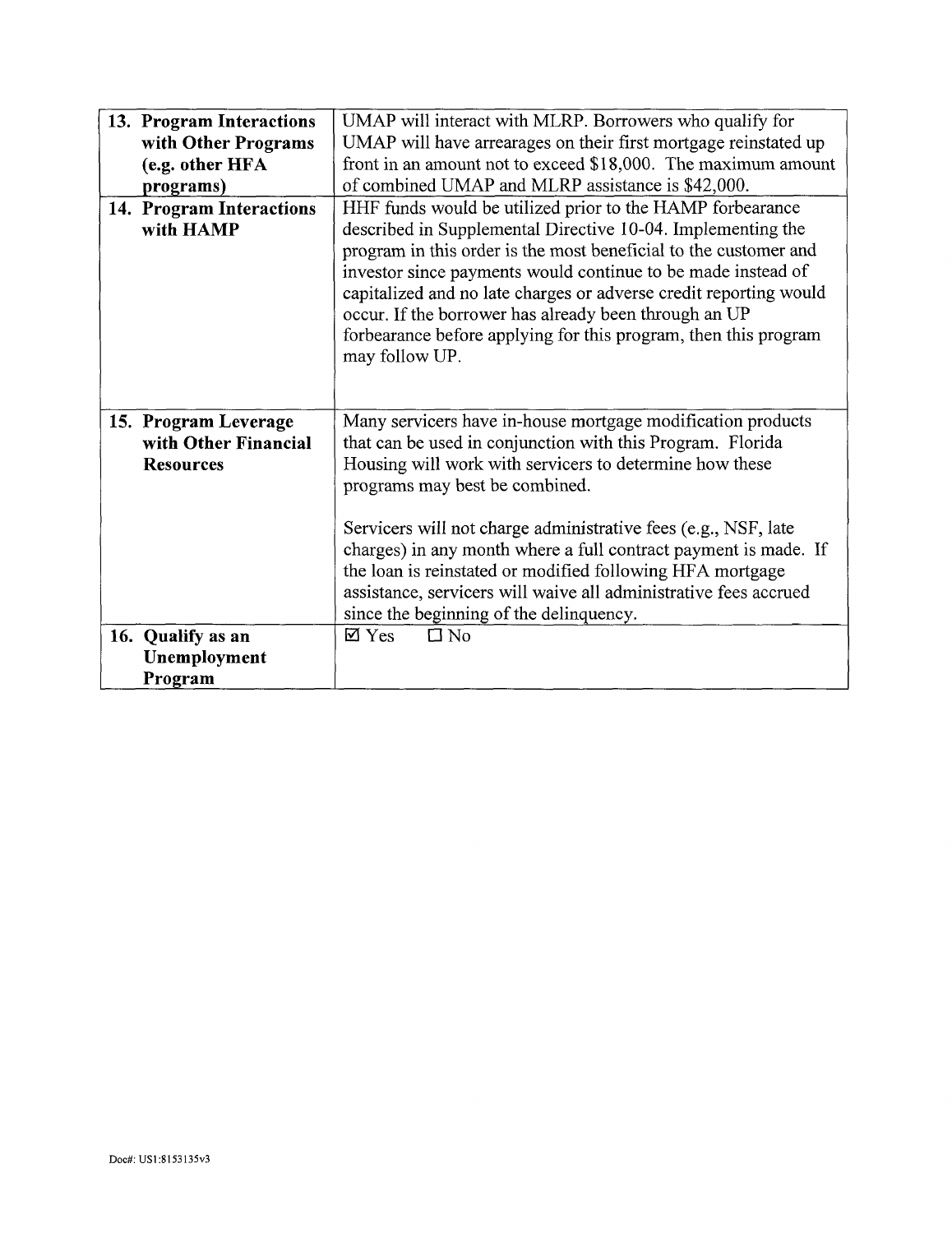# **SERVICE SCHEDULE B-2**

# **Florida Hardest Hit Fund Mortgage Loan Reinstatement Program Summary Guidelines**

|              | 17. Program Overview                              | The Mortgage Loan Reinstatement Program (MLRP) focuses on<br>the creation of a sustainable solution to keep Florida homeowners<br>in their current homes by helping those who have fallen behind on<br>their mortgage payments because of financial hardship sustained<br>since purchasing the home as a result of unemployment or<br>substantial underemployment. HHF Program funds will be used<br>to pay, directly to the first mortgage loan servicer, payments<br>which include items such as principal and interest plus any                                                                                                                                                                                                                                    |
|--------------|---------------------------------------------------|-----------------------------------------------------------------------------------------------------------------------------------------------------------------------------------------------------------------------------------------------------------------------------------------------------------------------------------------------------------------------------------------------------------------------------------------------------------------------------------------------------------------------------------------------------------------------------------------------------------------------------------------------------------------------------------------------------------------------------------------------------------------------|
|              |                                                   | required escrow payments (such as taxes and insurance), late fees<br>and Insufficient Fund Fees.                                                                                                                                                                                                                                                                                                                                                                                                                                                                                                                                                                                                                                                                      |
|              | 18. Program Goals                                 | Preserving homeownership.<br>۰<br>Protecting home values.<br>٠                                                                                                                                                                                                                                                                                                                                                                                                                                                                                                                                                                                                                                                                                                        |
| <b>Areas</b> | 19. Target Population/<br>20. Program Allocation  | To determine geographic targeting for HHF Program funding,<br>Florida Housing carried out an analysis of data, relying on data<br>similar to that used by Treasury to allocate funding, to determine<br>the hardest hit areas of the state. Florida Housing evaluated three<br>measures across all 67 Florida counties – housing price decline<br>from peak prices, unemployment rate and seriously delinquent<br>mortgage loans – and then combined ratios for each to create an<br>allocation methodology that will guide how funding is<br>geographically targeted. The majority of the HHF funds will be<br>allocated to those counties that were determined to be hardest hit,<br>although there will be funds available to all 67 counties.<br>\$408,174,594.00 |
|              | (Excluding<br>Administrative<br><b>Expenses</b> ) |                                                                                                                                                                                                                                                                                                                                                                                                                                                                                                                                                                                                                                                                                                                                                                       |
| Criteria     | 21. Borrower Eligibility                          | Borrowers must be a legal US citizens or lawful permanent<br>$\bullet$<br>residents.<br>At least one borrower must be able to document that he or she<br>is unemployed or substantially underemployed and must<br>provide a financial hardship affidavit. A borrower and/or co-<br>borrower who suffers a hardship that has resulted in a loss of<br>income of at least 10% will be considered "substantially<br>underemployed".<br>The maximum household income level for participation will<br>be 140% of the Area Median Income (AMI).<br>For MLRP-only applicants, the total housing expense (PITIA)                                                                                                                                                              |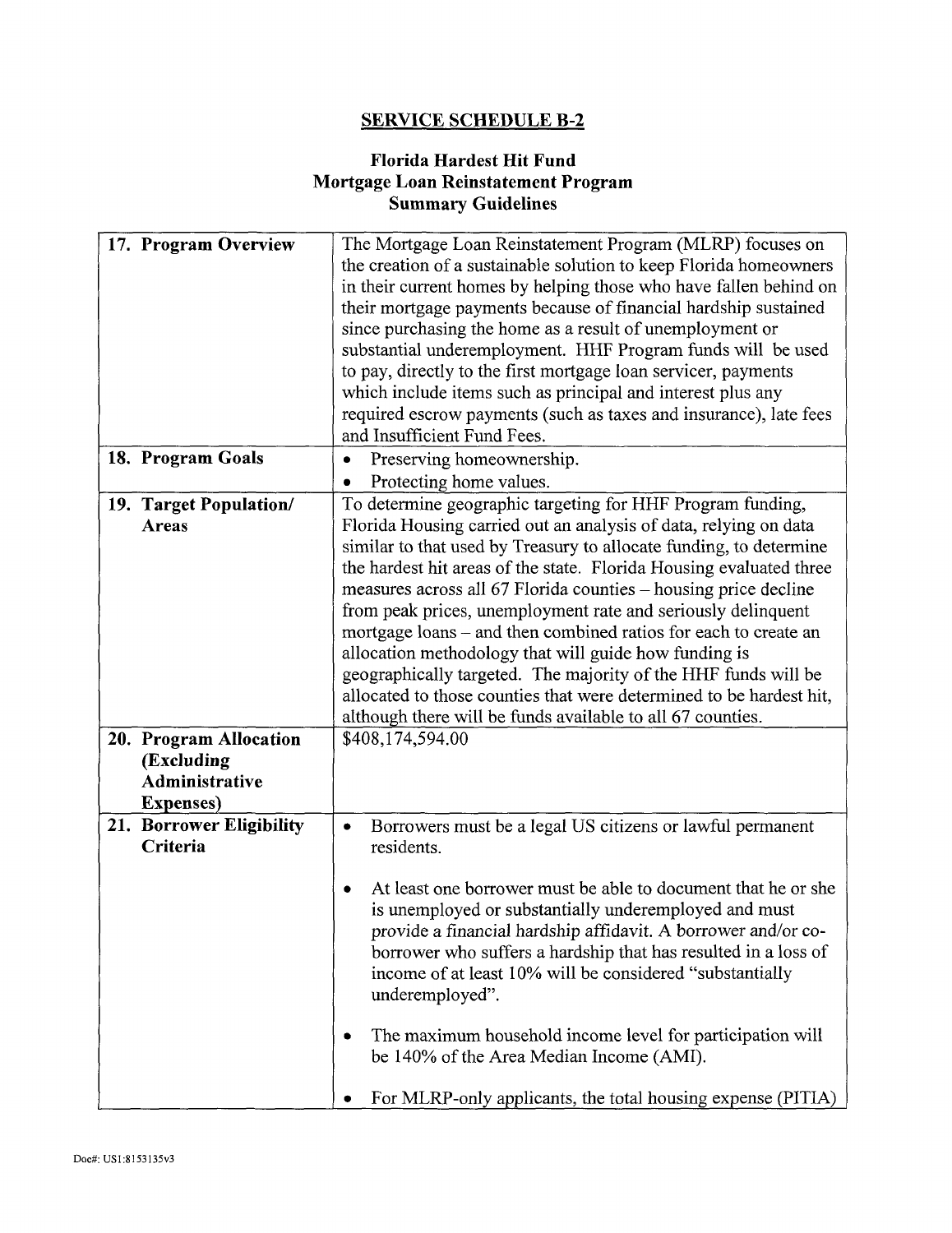|                                                  | must be less than 31% of the total gross income of the<br>household.<br>Borrowers who have unencumbered liquid assets or cash<br>reserves (not including retirement or qualified education<br>plans) equal to or exceeding three times the total monthly<br>mortgage payment (including tax and insurance payments) or<br>\$5,000, whichever is greater, must first use those assets above<br>such amount towards reinstatement before being eligible for<br>HHF Program funds.                                                                                                                                                                                                                                                                                                                                                                                                                                                                                                                                        |
|--------------------------------------------------|------------------------------------------------------------------------------------------------------------------------------------------------------------------------------------------------------------------------------------------------------------------------------------------------------------------------------------------------------------------------------------------------------------------------------------------------------------------------------------------------------------------------------------------------------------------------------------------------------------------------------------------------------------------------------------------------------------------------------------------------------------------------------------------------------------------------------------------------------------------------------------------------------------------------------------------------------------------------------------------------------------------------|
| 22. Property/Loan<br><b>Eligibility Criteria</b> | The property must be a single family home, a condominium<br>٠<br>unit, a townhome, a manufactured or mobile home on<br>foundation permanently affixed to real estate owned by the<br>borrower, or a 2-4 family dwelling unit of which one unit is<br>occupied by the mortgagor as their principal residence.<br>The property must be the borrower's principal residence, be<br>located in Florida, and not be abandoned, vacant or<br>condemned.<br>The outstanding principal balance of the first mortgage must<br>٠<br>be \$400,000 or less at the time of application, regardless of<br>number of dwelling units.                                                                                                                                                                                                                                                                                                                                                                                                   |
| 23. Program Exclusions<br>24. Structure of       | Applicants who have voluntarily left work without good cause<br>$\bullet$<br>attributable to their employing unit or have been discharged<br>by the employing unit for misconduct connected with their<br>work, based on a finding by the Department of Economic<br>Opportunity.<br>Applicants with bankruptcies that have not been discharged or<br>dismissed.<br>The borrower may not have an ownership interest in more<br>than one property other than their primary residence.<br>The servicer is not required to accept mortgage assistance<br>payments if a notice of trustee/sheriff sale has been recorded<br>and the trustee/sheriff sale is scheduled less than seven days<br>from date the servicer is notified of borrower approval by the<br>HFA.<br>Condominium units where financial reporting for the<br>condominium association, pursuant to s. 718.111(13), F.S.,<br>for the most recent two years are not provided by the<br>Applicant.<br>HHF Program funds under the Mortgage Loan Reinstatement |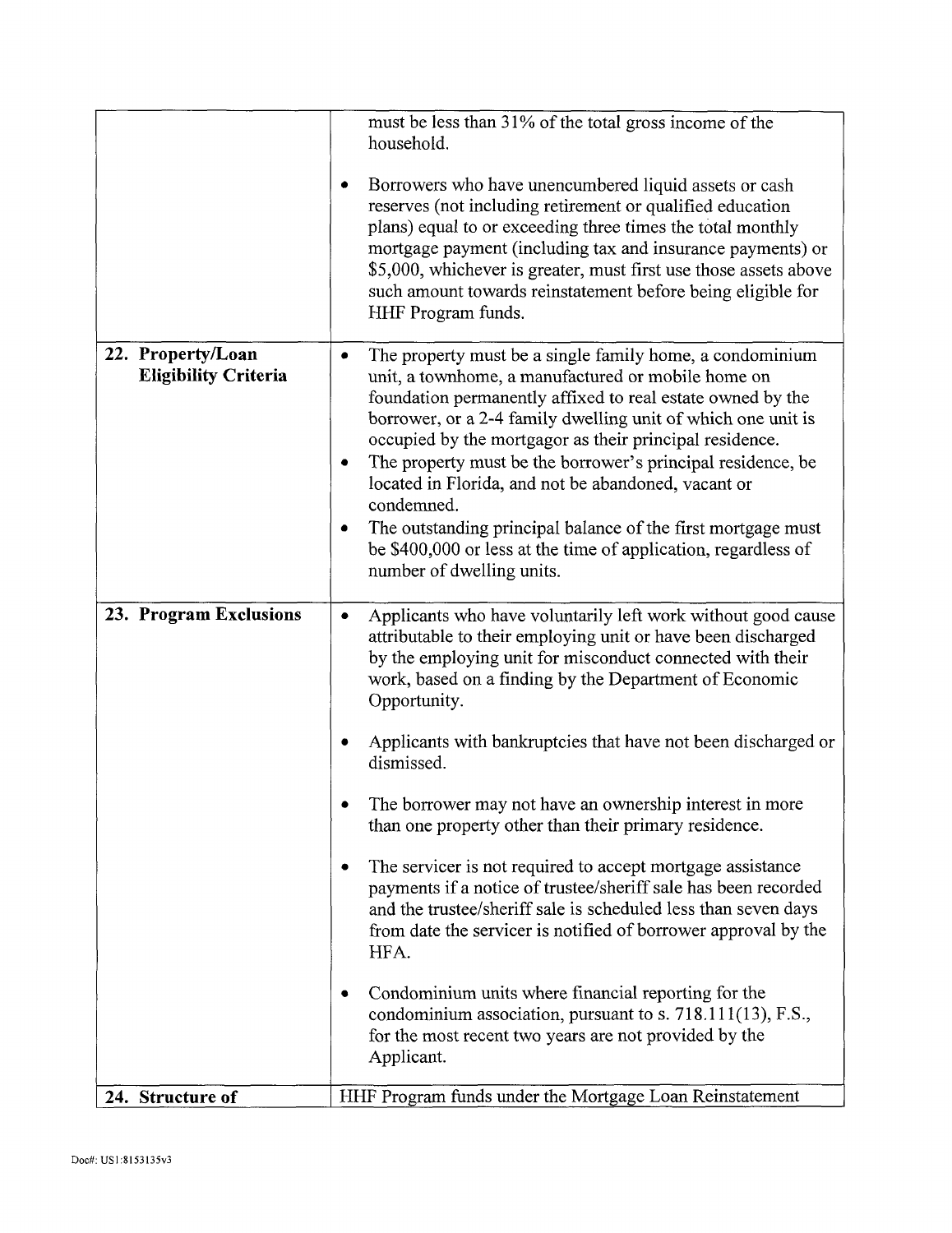| Assistance                 | Program will be made available to homeowners in the form of a        |
|----------------------------|----------------------------------------------------------------------|
|                            | zero-percent interest, non-recourse, forgivable loan. This loan      |
|                            | will be evidenced by a Note and Mortgage in favor of Florida         |
|                            | Housing. The HHF loan is forgivable and will be for a period of      |
|                            | 5.5 years. The first 20% of the loan will be forgiven eighteen       |
|                            | months after the loan closing. The remainder of the loan will be     |
|                            | forgiven 20% per year annually thereafter.                           |
|                            |                                                                      |
|                            | If the homeowner sells the home during any part of the loan term,    |
|                            | the remaining principal balance will be due to Florida Housing in    |
|                            | the event there are sufficient equity proceeds from the sale. If     |
|                            | there is not enough equity in the home to repay the entire amount    |
|                            | due, Florida Housing will forgive the excess portion or all of the   |
|                            | remaining principal balance so as to not create additional           |
|                            | hardships on the seller at closing. Any loans repaid will be         |
|                            | returned to the program and used to provide assistance to            |
|                            | additional homeowners for the duration of the program up to          |
|                            | December 31, 2017. After December 31, 2017, all funds                |
|                            | remaining or received shall be returned to Treasury.                 |
| 25. Per Household          | Estimated Median Amount Mortgage Payments - \$9,000                  |
| Assistance                 | Maximum Amount $- $18,000$ for those using both UMAP and             |
|                            | MLRP; \$25,000 for those needing MLRP only.                          |
|                            |                                                                      |
|                            | Borrowers who have previously received HHF assistance and            |
|                            | were not involuntarily terminated and borrowers who are              |
|                            | currently receiving HHF assistance and remain in good standing,      |
|                            | are eligible for the additional assistance being offered under the   |
|                            | changes to the UMAP and MLRP Programs, but only to the               |
|                            | extent that the total of the HHF assistance received does not        |
|                            | exceed the following limits:                                         |
|                            | $UMAP - 12$ months or \$24,000, whichever comes first                |
|                            | MLRP with $UMAP - maximum$ of \$18,000 towards                       |
|                            | reinstatement                                                        |
|                            | MLRP only – maximum of $$25,000$ towards reinstatement               |
| 26. Duration of Assistance | Assistance is provided as a one-time payment.                        |
| 27. Estimated Number of    | Florida Housing anticipates that this strategy will be able to serve |
| Participating              | approximately 45,000 homeowners over a five year period.             |
| Households                 |                                                                      |
| 28. Program Inception/     | Florida Housing implemented the most recent changes to this          |
| <b>Duration</b>            | Program on June 18, 2012. It is anticipated that this Program will   |
|                            | last for up to 5 years from this date.                               |
| 29. Program Interactions   | This Program will interact with UMAP. Borrowers who qualify          |
| with Other Programs        | for UMAP will have arrearages on their first mortgage reinstated     |
| (e.g. other HFA            | up front in an amount not to exceed \$18,000. The maximum            |
| programs)                  | amount of combined UMAP and MLRP assistance is \$42,000.             |
| 30. Program Interactions   | HHF funds would be utilized prior to the HAMP forbearance            |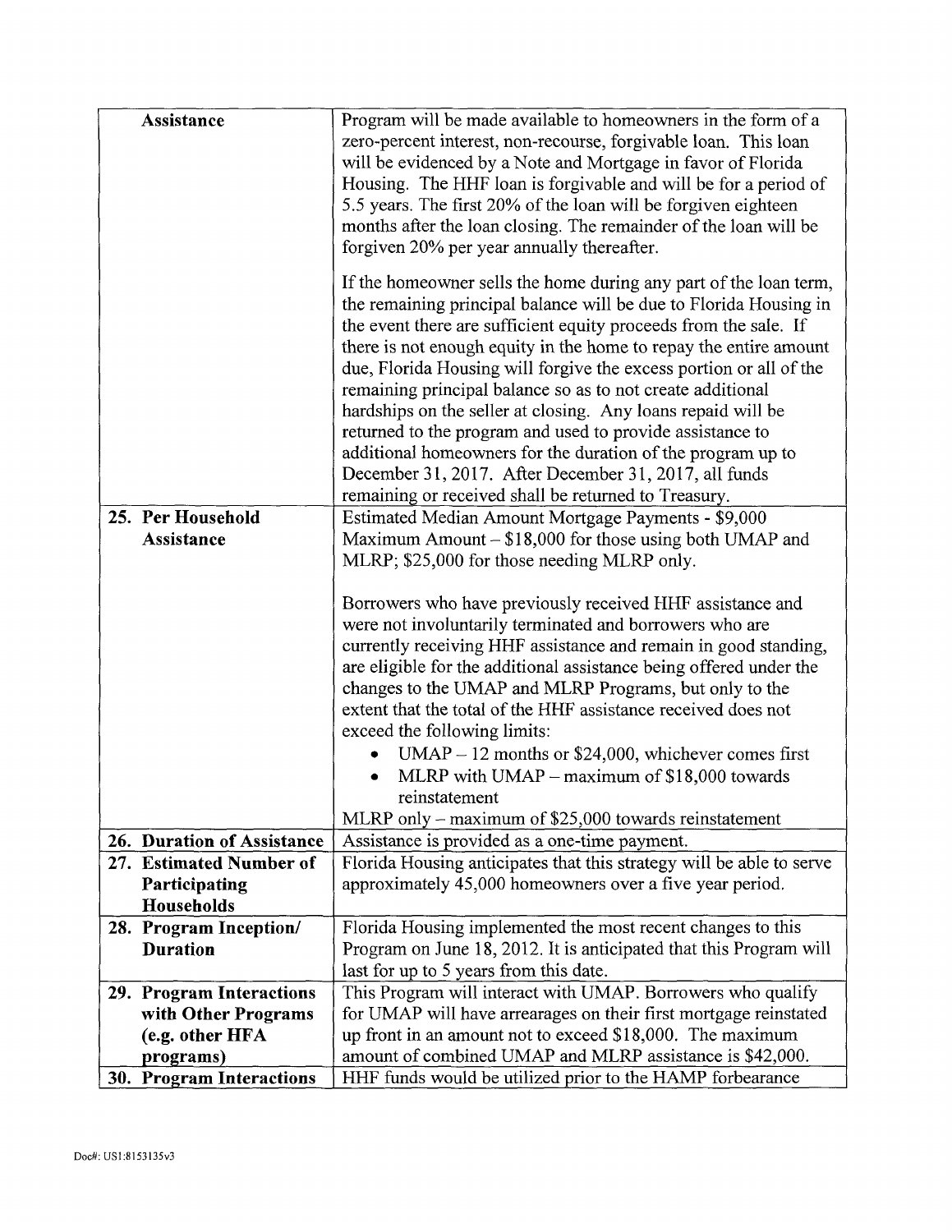| with HAMP                                                        | described in Supplemental Directive 10-04. Implementing the<br>program in this order is the most beneficial to the customer and<br>investor since payments would continue to be made instead of<br>capitalized and no late charges or adverse credit reporting would<br>occur. If the borrower has already been through an UP<br>forbearance before applying for this program, then this program<br>may follow UP.                                                                                                                      |
|------------------------------------------------------------------|-----------------------------------------------------------------------------------------------------------------------------------------------------------------------------------------------------------------------------------------------------------------------------------------------------------------------------------------------------------------------------------------------------------------------------------------------------------------------------------------------------------------------------------------|
| 31. Program Leverage<br>with Other Financial<br><b>Resources</b> | Many servicers have in-house mortgage modification products<br>that can be used in conjunction with this Program. Florida<br>Housing will work with servicers to determine how these<br>programs may best be combined.<br>Servicers will not charge administrative fees (e.g., NSF, late<br>charges) in any month where a full contract payment is made. If<br>the loan is reinstated or modified following HFA mortgage<br>assistance, servicers will waive all administrative fees accrued<br>since the beginning of the delinquency. |
| 32. Qualify as an<br>Unemployment                                | $\Box$ No<br>$\boxtimes$ Yes                                                                                                                                                                                                                                                                                                                                                                                                                                                                                                            |
| Program                                                          |                                                                                                                                                                                                                                                                                                                                                                                                                                                                                                                                         |